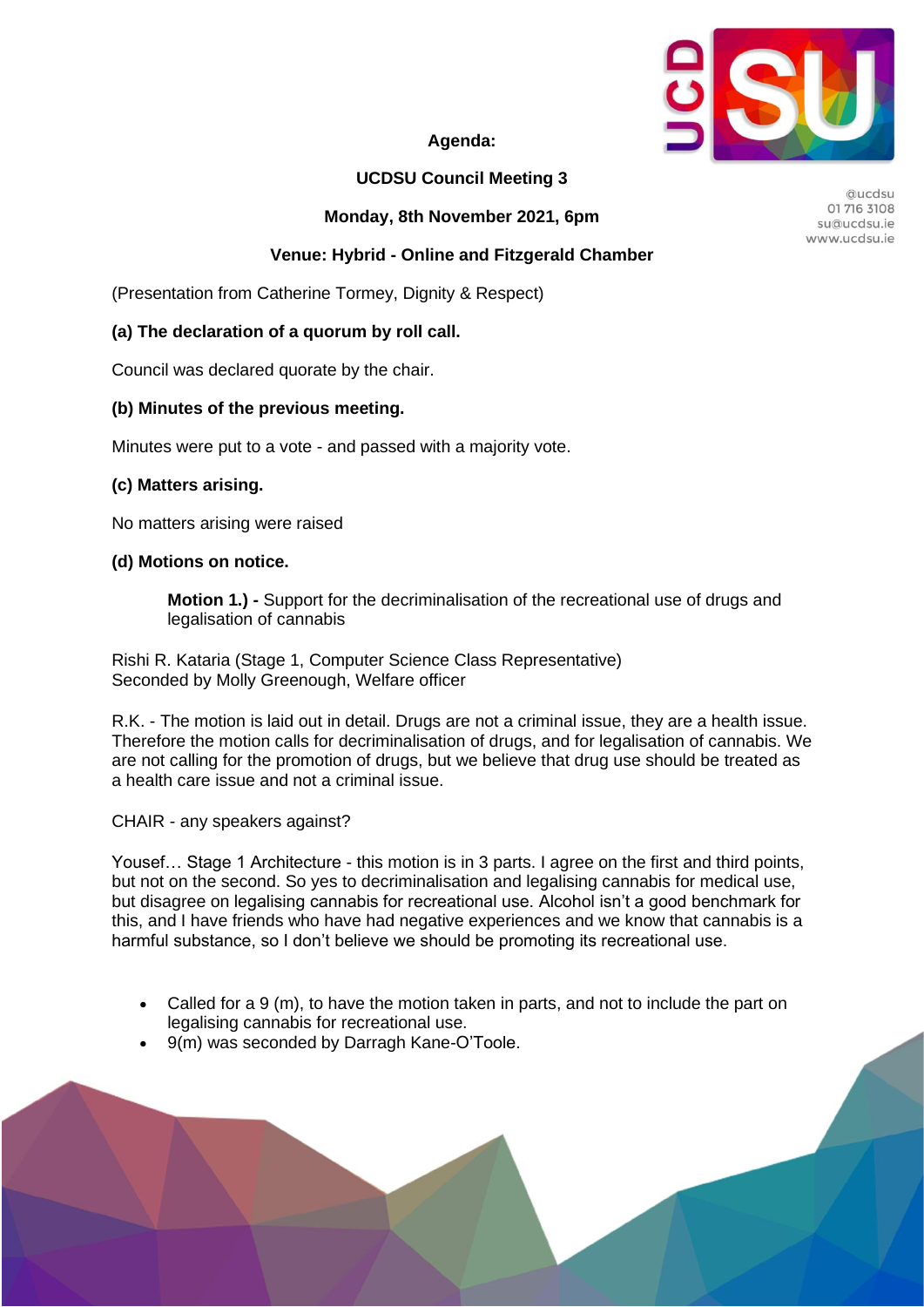

CHAIR - Vote to consider the 9 (m) procedure to go ahead. 30 in favour of applying the 9 (m) procedure. 11 against the 9 (m). Now, the proposer of the 9 (m) will speak on the parts of the motion.

Quedsu 017163108 su@ucdsu.ie www.ucdsu.je

Yousef - The part on decriminalising recreational use of drugs, it's great!

CHAIR - we will have a vote on the first part of the 9 (m) so, to keep the part on the decriminalisation of the recreational use of drugs.

*Well passed, that will remain included.*

CHAIR - on the recreational use of cannabis now.

Yousef - I am against the inclusion of an SU campaign to lobby for the legalisation of cannabis for recreational use. It is a harmful substance, and the SU with a healthy UCD policy should not lobby for a harmful drug to be made legal for recreational use.

QUESTION - what is the difference between legalisation and decriminalisation?

Carla Gummerson: one is for legalising the substance, the other is for decriminalising the user of the substance, so users of the substance would not get a criminal conviction.

CHAIR - speakers in favour of including this second part of the motion.

Molly Greenough - the issue here is if we want the Union to campaign for the decriminalisation or the legalisation of cannabis for recreational use. One point which we didn't include in the motion, which we should have, is the racist roots of the criminalisation of marihuana. My American roots are showing here - and I know that smoking weed is bad for you, but the social implications and racist roots of this criminalisation is also hugely damaging. So I would encourage Council to include this part of the motion.

CHAIR - does anybody want to speak against this section? No? So now we will vote - does anyone want to EXCLUDE the section?

2 votes to exclude. Passed by a landslide.

CHAIR - now, to the third part of the amendment, the bit on medical use. I will ask the proposer of the 9 (m) to explain their position on this part.

Yousef - I am happy to keep this! Let's trust doctors.

CHAIR - anyone wish to oppose that? No? So, any speakers for? All those in favour of including

**CHAIR**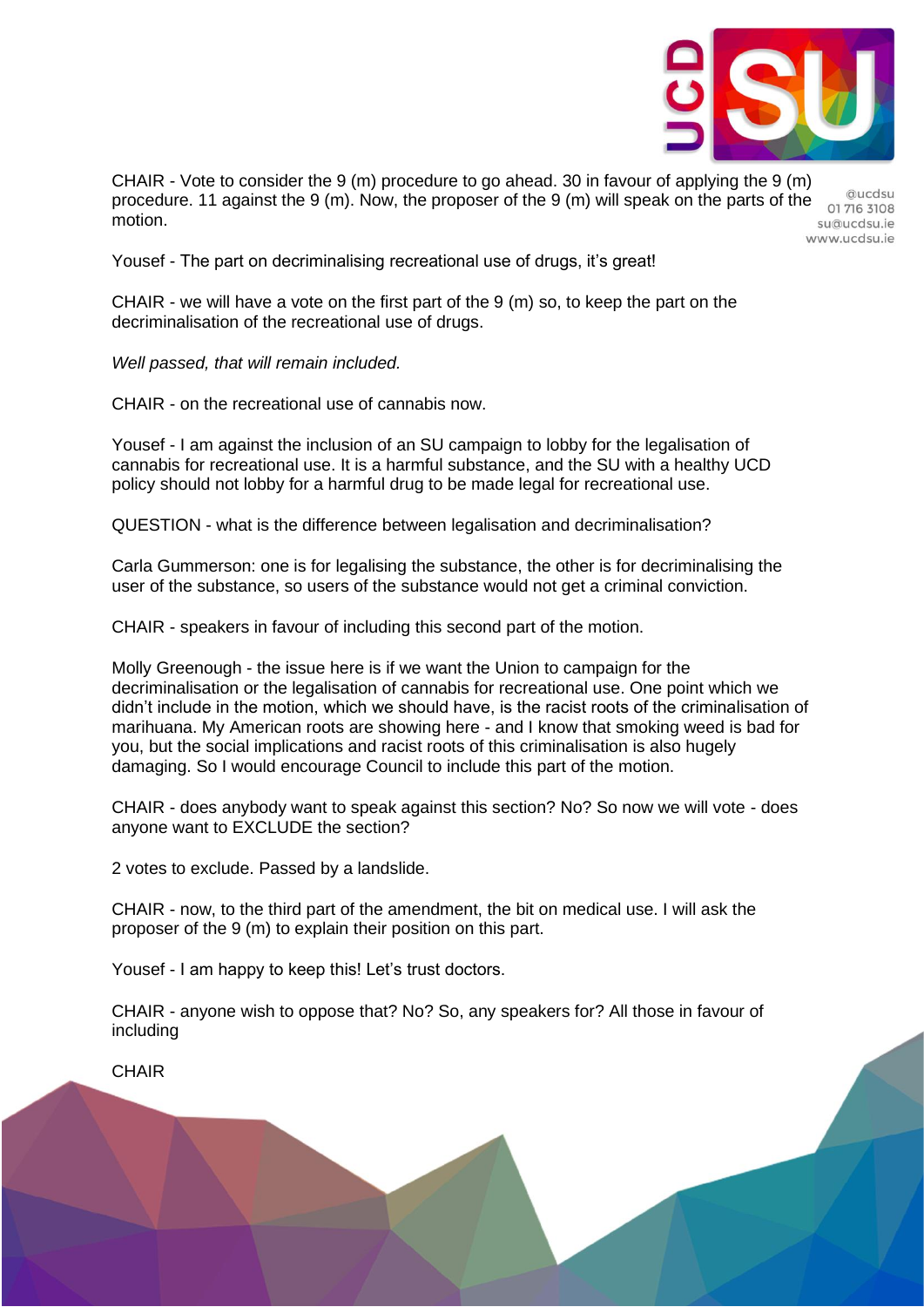

**Motion 2.) -** Maximum final weight of 70%

Proposed by Aoife Bracken, Education Officer Seconded by Carla Gummerson, Graduate Officer

Quedsu 01 716 3108 su@ucdsu.ie www.ucdsu.je

CHAIR - speaker..

Aoife Bracken - Myself and the Graduate Officer are asking for the removal of this mandate. The goal of it is almost impossible to achieve, as a result of the decentralised decision making in UCD schools, and some exams are also accredited by professional bodies so module coordinators cannot reduce the weighing of exams. I investigated this thoroughly over the summer and since the exams or exam components worth over 70% are highly specialised and vary across UCD, this would be a hugely challenging project to lobby on. Also, because assessments change a lot. That said, the school of law and school of medicine are grossly over-represented among the exams which have heavy weighing for the end of semester exam. This is an issue that I am working on. However, the mandate itself is not possible to achieve at this point in time.

CHAIR - if this was the only document submitted, we cannot call a vote now, because the document itself is just the motion and we need a document calling for the removal of the mandate, similar to the one that Darragh submitted for the next motion.

**Motion 3.) -** Removal of zero COVID motion (no seconder on file)

CHAIR - can the proposer or seconder speak on the motion?

Darragh Kane O'Toole - I believe that zero COVID as a policy objective does not affect positive change, and the motion is no longer sufficient considering what we now know about the nature of COVID as a disease which is very difficult to completely eradicate.

CHAIR - if anybody wishes to oppose this and keep the motion on the book, please speak now.

*No speaker against the motion to remove.*

CHAIR - we'll move to a vote, all those who wish to remove the mandate?

*Passed by a large majority.*

CHAIR - so that motion can now be removed from the policy book.

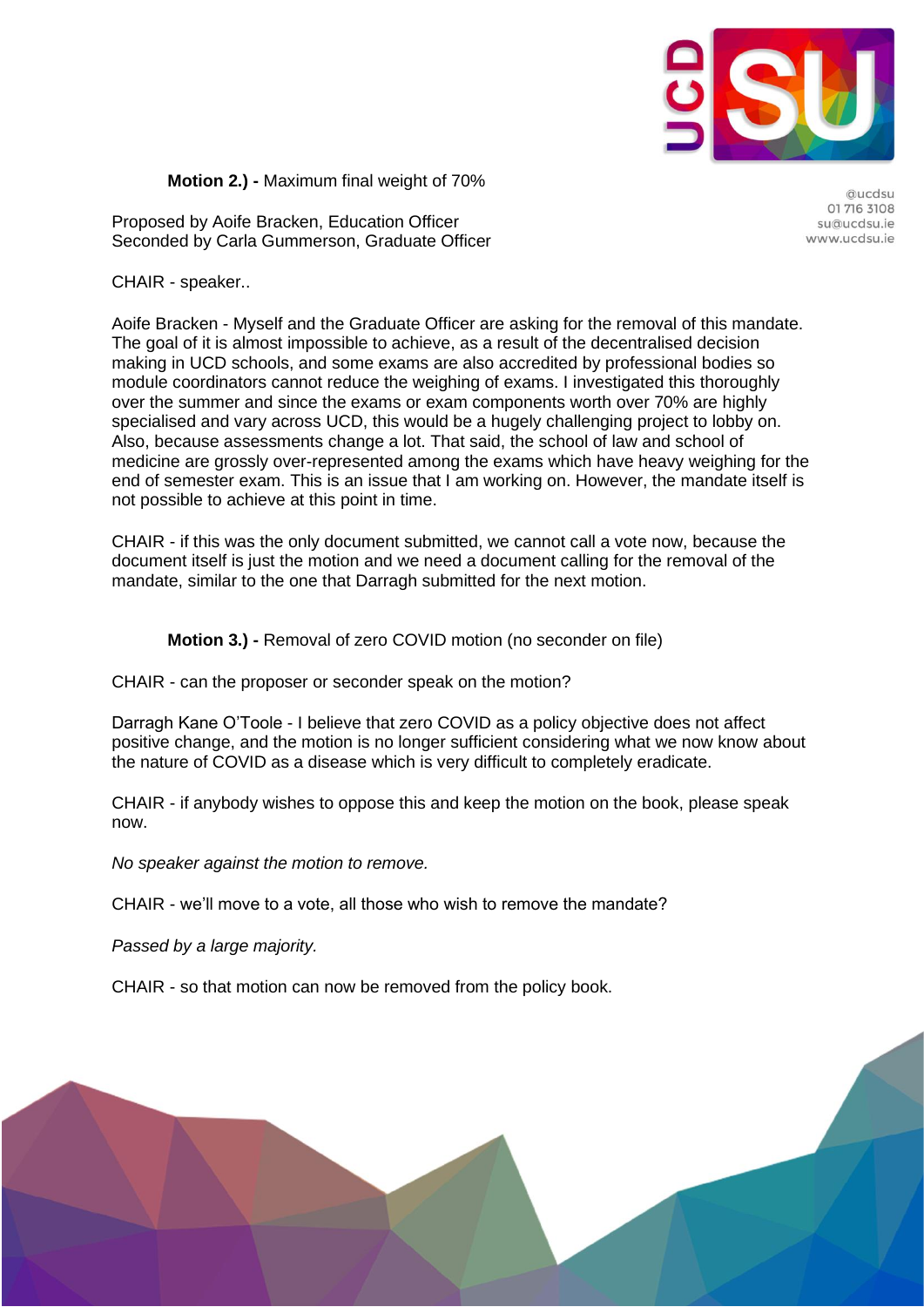

Quedsu 01 716 3108 su@ucdsu.ie www.ucdsu.je

**Motion 4.) -** Signing up to the National Housing & Homelessness Coalition

Darryl Horan (proposer) - at the end of September, we had mobilised a large number of students to a rally and we still couldn't speak at it, because we were not members of the group. So this motion is to sanction correcting that!

CHAIR - any speakers against? No? So to a vote. All those in favour?

*Passed with a large majority.*

**Motion 5.) -** Education on the use of segregated waste bins

Billy Egan (proposer) - we want to put forward a mandate for the campaigns and engagement officer, the president, and the sustainability officer to improve education on the use of segregated bins. Science have finally added segregated bin signage to the bins in the building, however they were hesitant about waste segregation, because surveys on campus show that students don't know how to use segregated bins. This leads to spoiling of segregated waste bins, and the rubbish all ends up in the same landfills. So, we wanted to put this motion together to improve education around this.

CHAIR - any speakers against?

Comment from Darryl - just to say thank you, it's a fantastic motion, and fair play on getting the segregated bin signage in science. CHAIR - We'll move to a vote, all those in favour?

*Unanimously passed.*

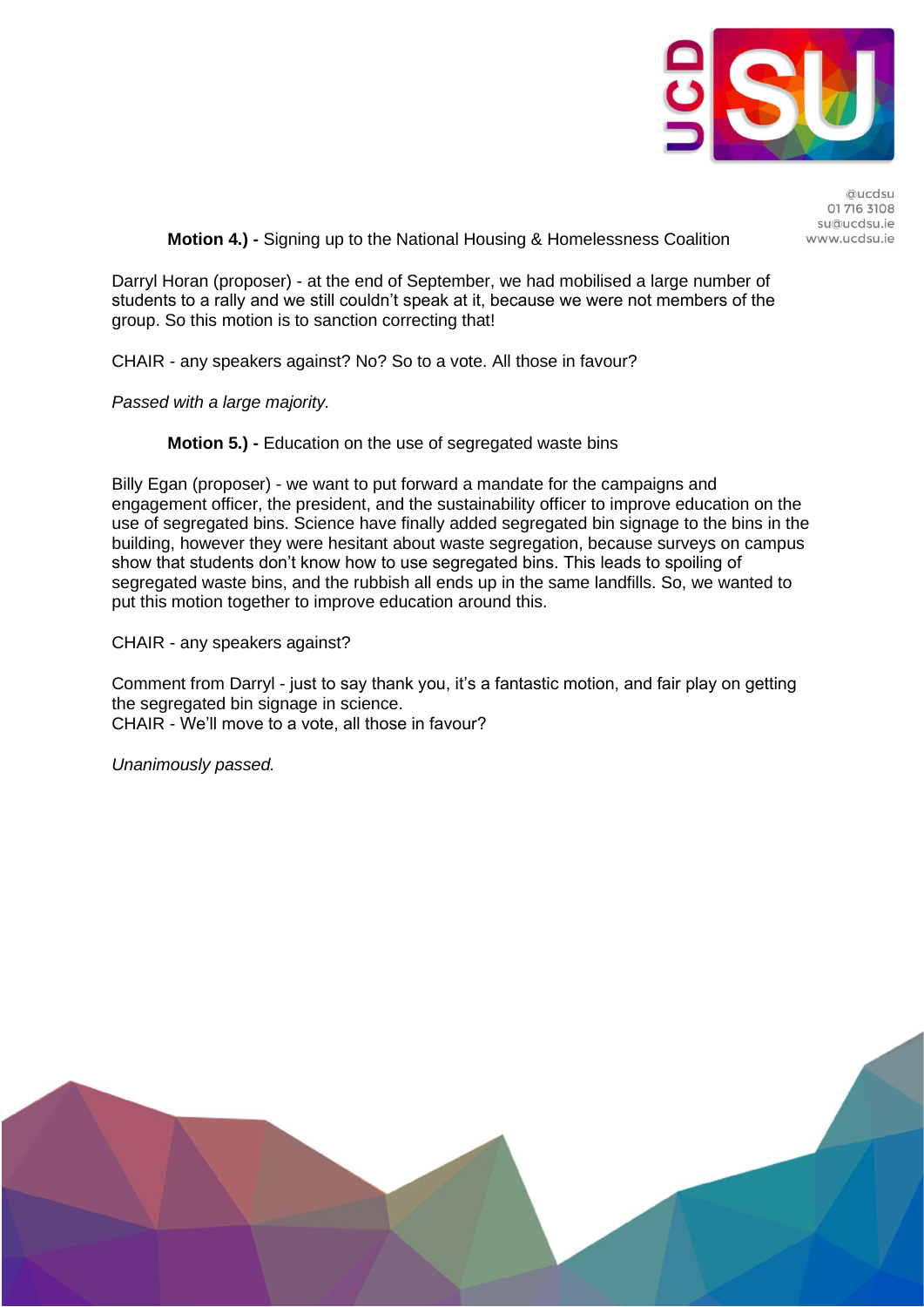

### **(e) Items for Discussion**

**Item for Discussion 1.) -** Darragh Kane O'Toole: Should the SU have a grocery shop on campus?

Quedsu 01 716 3108 su@ucdsu.ie www.ucdsu.je

Darragh Kane O'Toole - living in UCD is expensive. So, I am curious to know what people will think about an SU grocery shop?

CHAIR - any speakers?

Ruairí Power - we can definitely look into it. To put it in context, we have had a discussion about implementing a food bank as well, so it is on our agenda. We are having difficulty with re-opening our engineering shop, we hope to re-open after Christmas. An important question is where we could open this shop, and would it be viable considering the student vision will also have a supermarket in it? Not against it in principle - but I don't think it will be commercially viable.

Carla Gummerson - more of a question, don't you think it would be better to lobby for the likes of Lidl/ Aldi to be on campus? Considering our third shop is not viable at the moment.

Ruairí Power - as a point of information, Lidl and Aldi did not tender for the student village, so if they don't see it as viable to be on campus, then it will definitely be tough for us.

Carla Gummerson - maybe we need to push UCD to explore affordable food instead, work more with Healthy UCD?

Ryan Horley, Science Stage 3 - I think ensuring that workers get the living wage would be a better use of campaign money than this motion.

Rashi, Computer Science - I think it would be cool, but the SU doesn't have the resources to sustain it. Maybe instead, we could start stocking some groceries in the SU shop and see how it works?

Ruairí Power - we can look into that with shop management.

Aoife Bracken - just in relation to bringing in groceries to the current shops - we are so restricted on space in the shops, and some groceries need specific types of fridges etc, so that might also not be feasible, since we would need to buy special fridges.

Darragh Kane O'Toole - I just wanted to explore how expensive food is on campus and in Dublin. Perhaps a better discussion would be around more affordable food on campus in general, because right now things are very expensive. So I would be interested in more views on this with Council.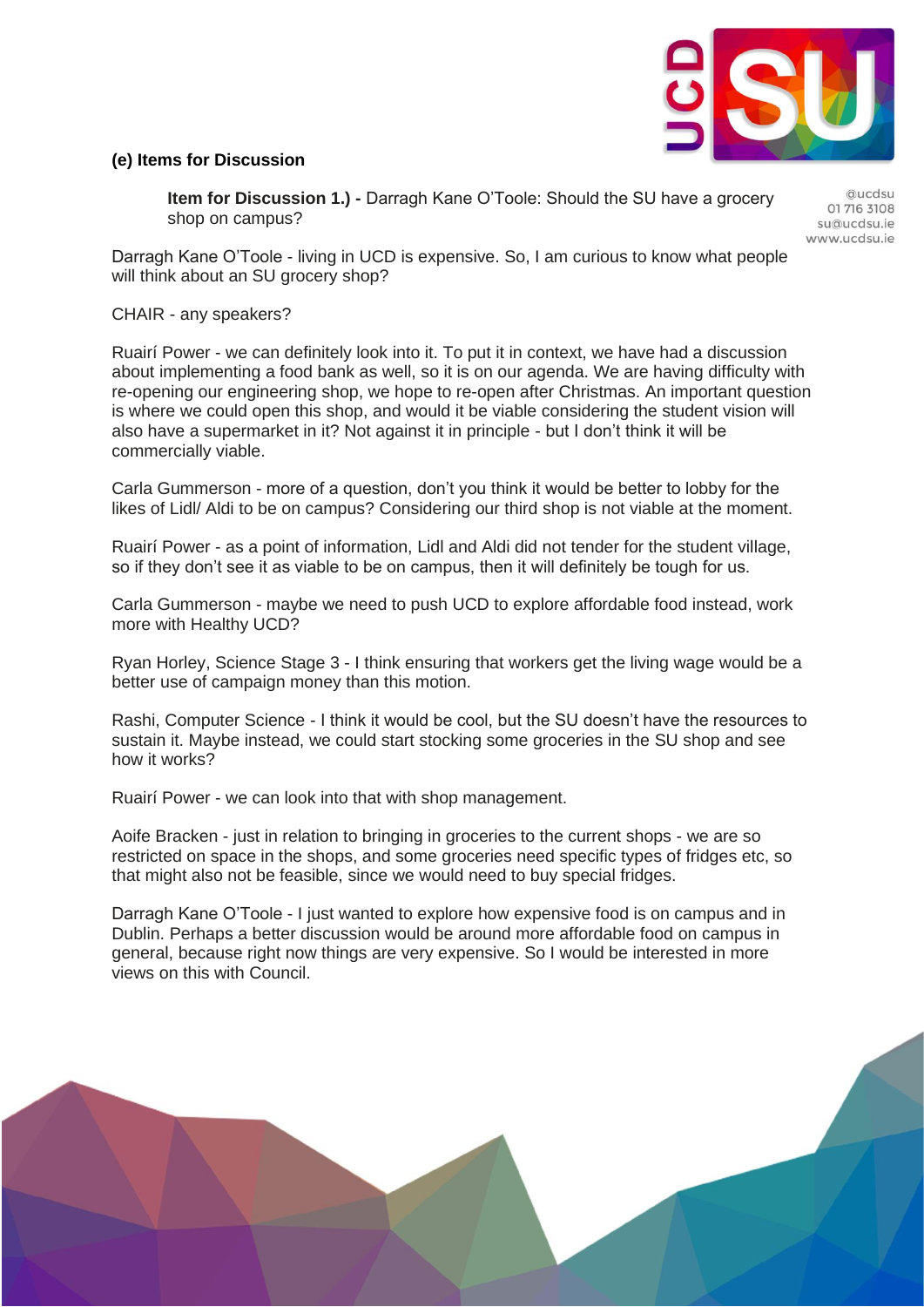

### **(f) Items for Noting**

Quedsu 01 716 3108 su@ucdsu.ie www.ucdsu.je

**Item for Noting 1.) -** Darragh Kane O'Toole: The existence of a mandate about a class rep handbook.

Darragh Kane O'Toole - just wanted to note that there is a mandate to produce a class re handbook, but I have not seen one recently. It is an important resource and it should be shared to assist class reps.

CHAIR - would anyone like to speak on this item?

Darryl Horan - it is in development at the moment! This year it will be more than just a document, because we also have videos which were recorded at class rep training. So we are just waiting for all of those materials to be compiled so we can share the full pack with you.

Eoghan Ryder, 1st year Politics and International Relations - just wanted to note the low promotion of class reps in general, so an info pack on the role of the rep should be brought in in the future.

CHAIR - the latter point is less connected to the item for noting here, but it is a valid point which might be better covered by a separate item for discussion or AOB.

### **(g) Items for Approval**

• Mature Student Campaign Coordinator.

CHAIR - yes, this can be approved by Council today. With advice from the Returning Officer, where positions cannot be filled when elections are held by the RO, the Constitution allows for Council to approve individuals to roles. So, today, we will have an individual interested in becoming the mature student campaign coordinator. I will give them one minute to speak, and then Council will vote. There is no opposition for the role today.

Eoghan Ryder - 1 min presentation.

CHAIR - so unless we have a speaker, the item will be put straight to approval.

*Unanimous approval*.

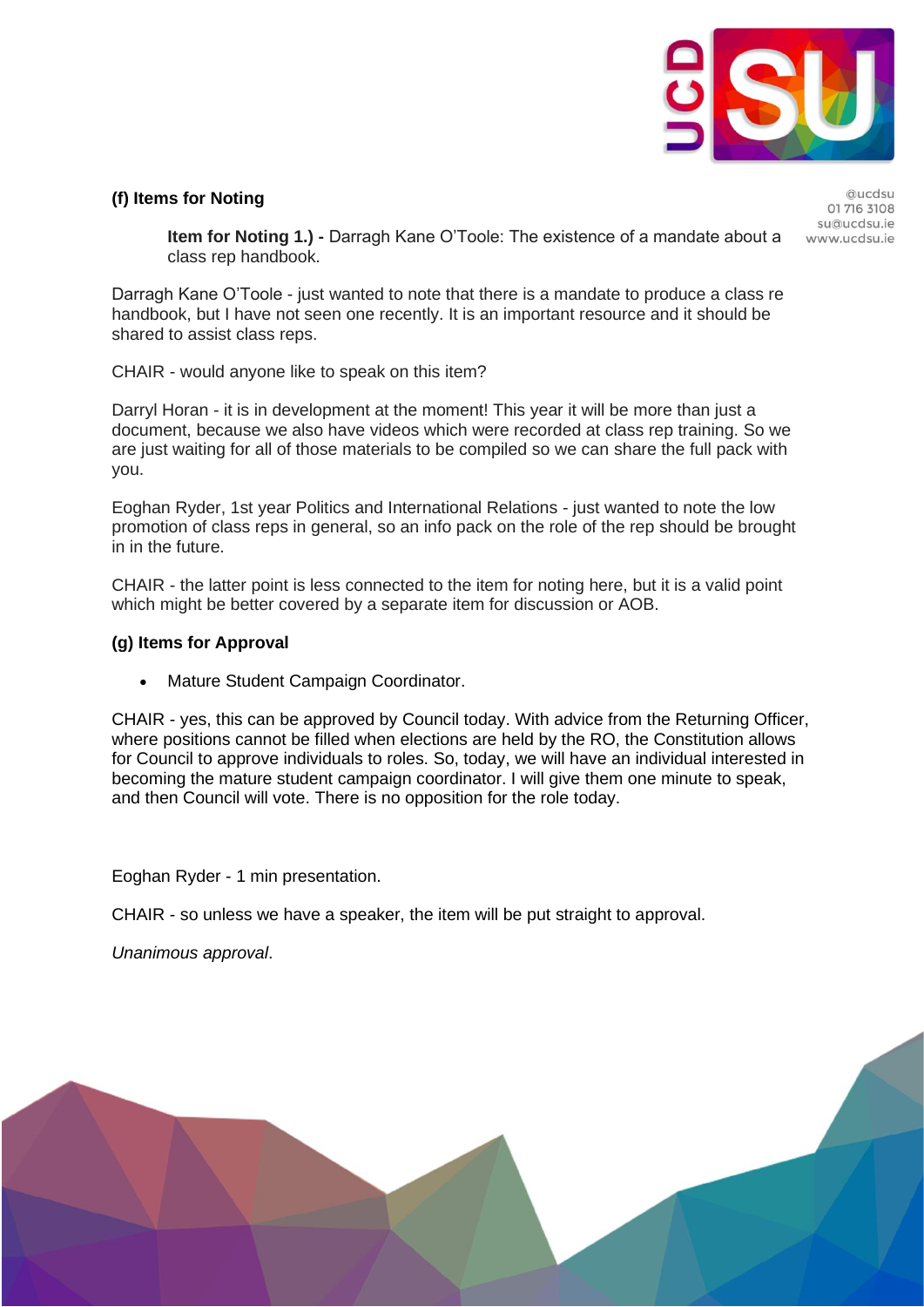

## **(h) The reports of each Executive Officer**

**(Received)**

### **Sabbatical Officers:**

### **President - Ruairí Power**

Report taken as read.

CHAIR - any questions for Ruairí? We'll put it to a vote so.

*Approved*.

## **Campaigns and Engagement Officer**

Highlighted a few things. [robyn.okeefe@ucdsu.ie](mailto:robyn.okeeffe@ucdsu.ie)

CHAIR - any questions for Darryl?

Aoife Bracken - can you talk about the roadshows? In Engineering, 10:30 - 12:00, and in Newman, 12:30 - 14:00 on Tuesday (tomorrow).

Emily Bollard - Is the eco UCD facebook page still in operation?

Robyn O'Keefe - No, just the instagram!

CHAIR - And now we'll move to a vote.

*Approved*.

### **Ents Officer**

Short report!

CHAIR - any questions for Sarah?

Molly Greenough - more of a comment, just wanted to say that Sarah put in SO much work for the big sexy comedy quiz and it was so good! Our first big in person event post covid, so can we have a round of applause?

CHAIR - We'll go to a vote.

*Approved.*

Qucdsu 01 716 3108 su@ucdsu.ie www.ucdsu.ie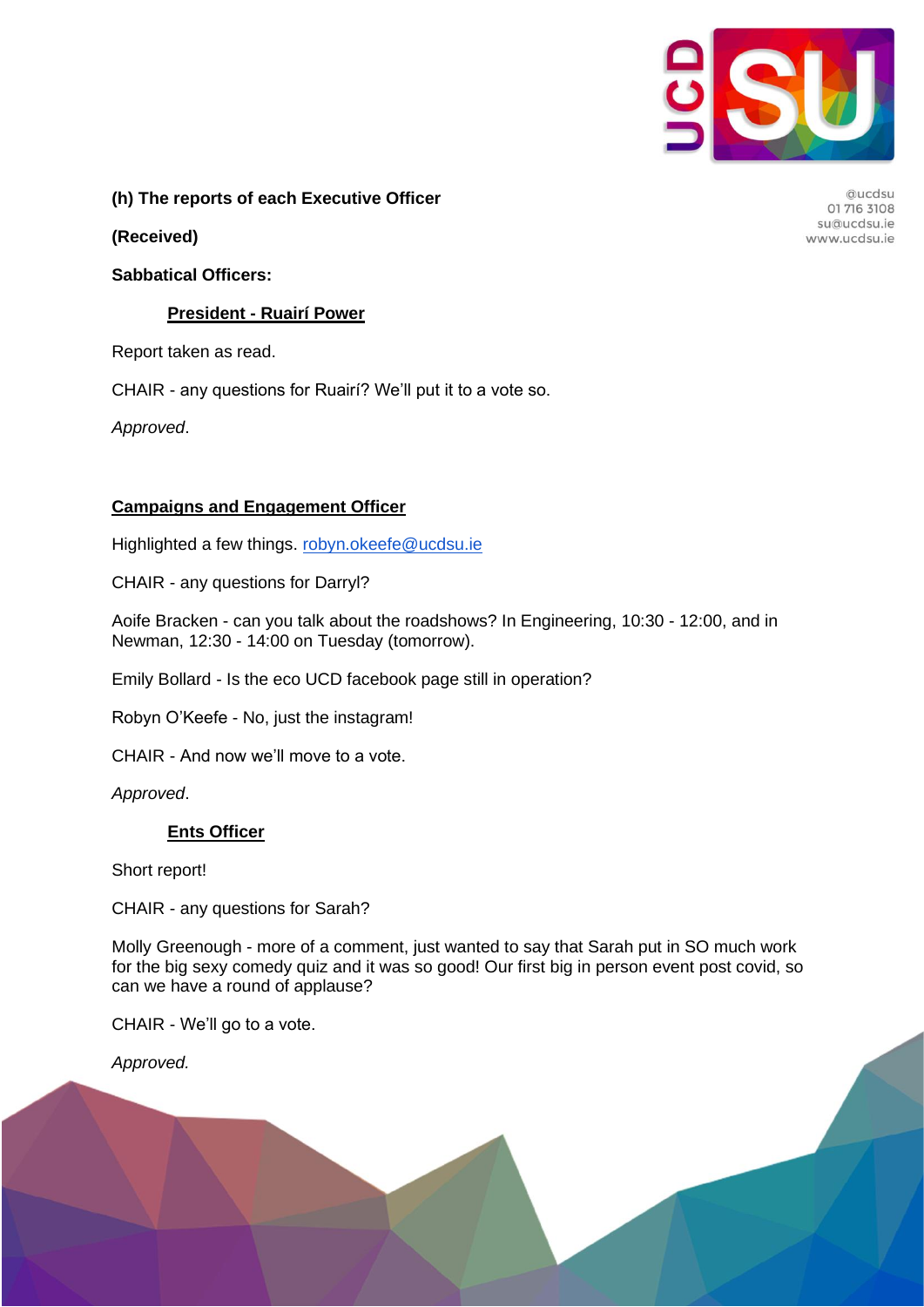

@ucdsu 01 716 3108 su@ucdsu.ie www.ucdsu.ie

### **Grad Officer**

Highlighted a few items.

CHAIR - any questions for Carla? On to a vote.

*Approved.*

## **Education Officer**

Quick run through…

CHAIR - any questions for Aoife? Moving to a vote.

*Approved*.

## **Welfare Officer**

Highlighted a few quick things.

CHAIR - any questions for Molly? Move to a vote.

*Approved*.

## **Executive Officers:**

## **AHSS College Officer (apologies from Ronan Cloney)**

Vote deferred to the next meeting.

### **AHSS College Officer (Miranda Bauer)**

Taken as read.

*Approved.*

## **Health Sciences College Officer**

Taken as read.

*Approved.*

### **Law College Officer**

Taken as read.

*Approved.*